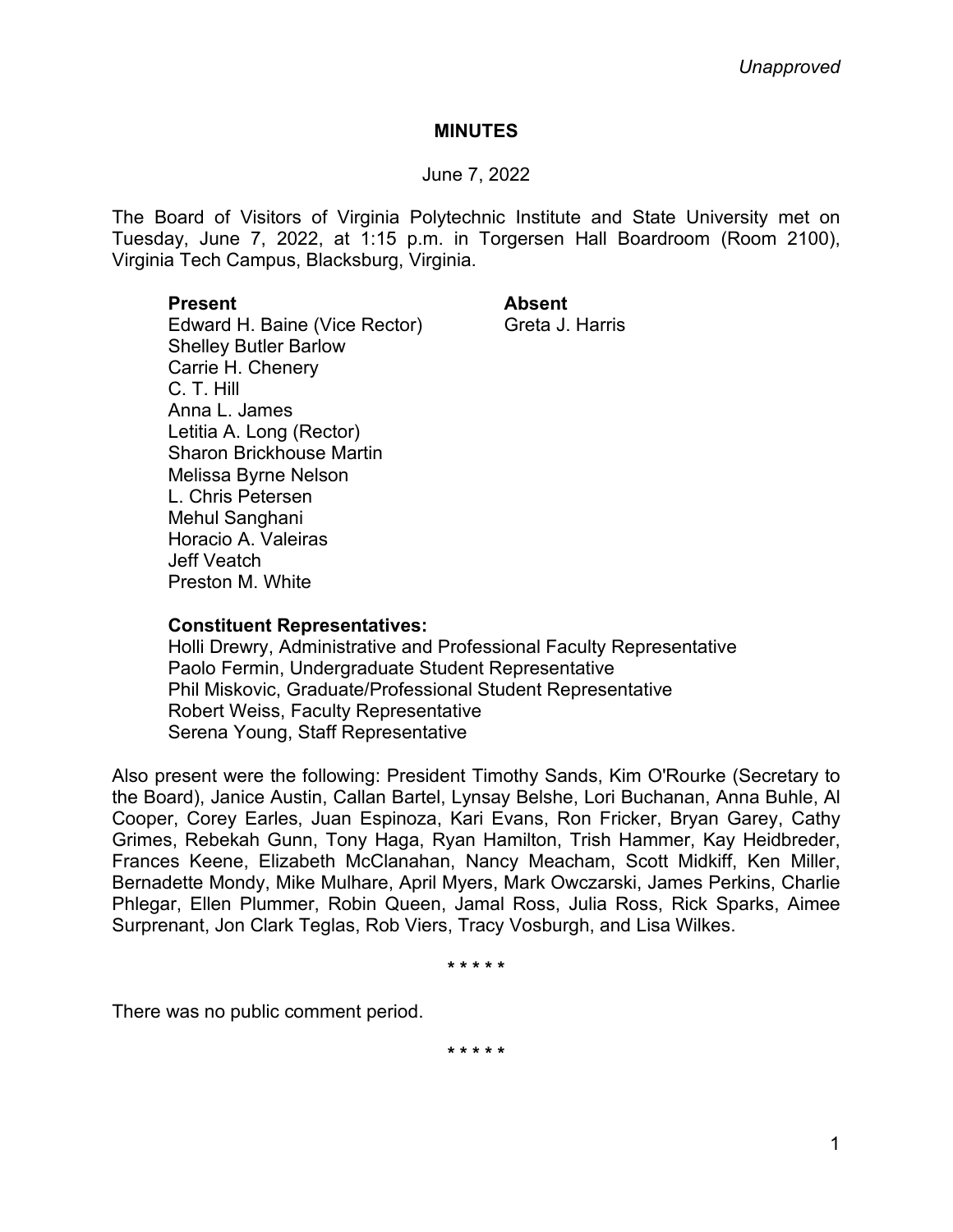Rector Long convened the meeting and welcomed everyone. She introduced Al Cooper, Executive Director of Business and Management Systems, and Rob Viers, Classroom Building AV Manager, to review the technical upgrades that have been done in the Torgersen Boardroom to meet new legislative requirements to livestream board meetings beginning July 1, 2022.

### **\* \* \* \* \* \* \* \* \* \***

# **APPROVAL/ACCEPTANCE OF THE CONSENT AGENDA OPEN ITEMS\*** *(Refer to Attachments A through X)*

[\*Note: Items on the consent agenda are matters of importance that have been reviewed carefully by members of the board in preparation for the meeting but have been determined not to require discussion by the board or its committees.]

Rector Long asked for a motion to approve/accept the consent agenda open session items as listed. The motion was made by Dr. Nelson, seconded by Ms. Martin, and approved unanimously.

- **Minutes from April 4, 2022, BOV Meeting**
- **Minutes from June 6, 2022, Executive Committee Meeting** Attachment A
- **Report of May 4, 2022, Ad Hoc Committee Meeting** Attachment B
- **Report of Information Session on June 6, 2022** Attachment C
- **Academic, Research, and Student Affairs Committee General Report (6/7/22)**  Attachment D
- **Buildings and Grounds Committee General Report (6/7/22)**  Attachment E
- **Compliance, Audit, and Risk Committee General Report (6/6/22)**  Attachment F
- **Finance and Resource Management Committee General Report (6/7/22)** Attachment G
- **Governance and Administration Committee General Report (6/6/22)** Attachment H

*From the Academic, Research, and Student Affairs Committee Consent Agenda:*

- **\*Resolution to Approve 2022-23 Pratt Fund Budgets**  Attachment I
- **Resolution to Approve 2022-2023 Student Code of Conduct** Attachment J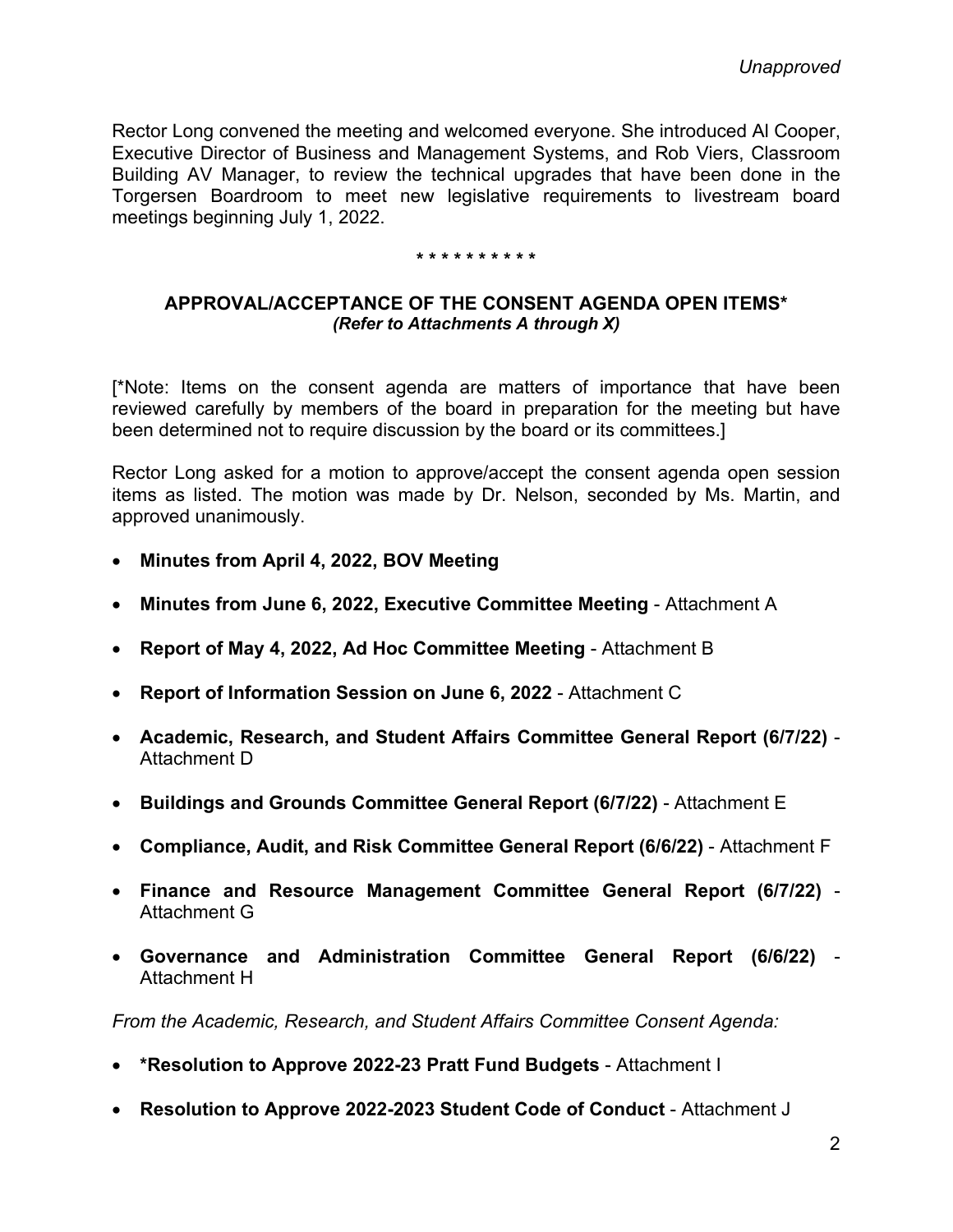- **Resolution to Approve Department of Real Estate in the Pamplin College of Business** - Attachment K
- **Resolution to Approve Revisions to Policy 13010: Individual Conflicts of Interest and Commitment** - Attachment L
- **Resolution to Approve a Policy for the Award of Posthumous Degrees** Attachment M
- **Resolution to Revise Faculty Handbook Section 2.17.12 Related to Change of Duty Station and Special Leave** - Attachment N
- **Resolution to Clarify Language in the Faculty Handbook Regarding Extending the Tenure and Continued Appointment Clock** - Attachment O
- **Resolution to Revise Faculty Handbook Language Regarding Appeal of Probationary Non-Reappointment** - Attachment P

*From the Buildings and Grounds Committee Consent Agenda:*

- **Resolution to Approve a Public Utility Easement to the Town of Blacksburg – Fiber at the Virginia Tech Corporate Research Center** - Attachment Q
- **Resolution to Approve a Public Utility Easement to the Town of Blacksburg – Squires Parking Lot** - Attachment R
- **Resolution to Approve a Joint Appointment to the New River Valley Regional Water Authority** - Attachment S

*From the Finance and Resource Management Committee Consent Agenda:*

- **Resolution to Approve 2022-23 Hotel Roanoke Conference Center Commission Budget** - Attachment T
- **Resolution to Appoint University Commissioner to the Hotel Roanoke Conference Center Commission** - Attachment U

*Consent agenda information item; no Board of Visitors action required:*

- **Notification of Provisions of the Appropriation Act Relating to Indebtedness of State Agencies** - Attachment V
- **Atlantic Coast Conference Governing Board Certification** Attachment W
- **Report of Research and Development Disclosures** Attachment X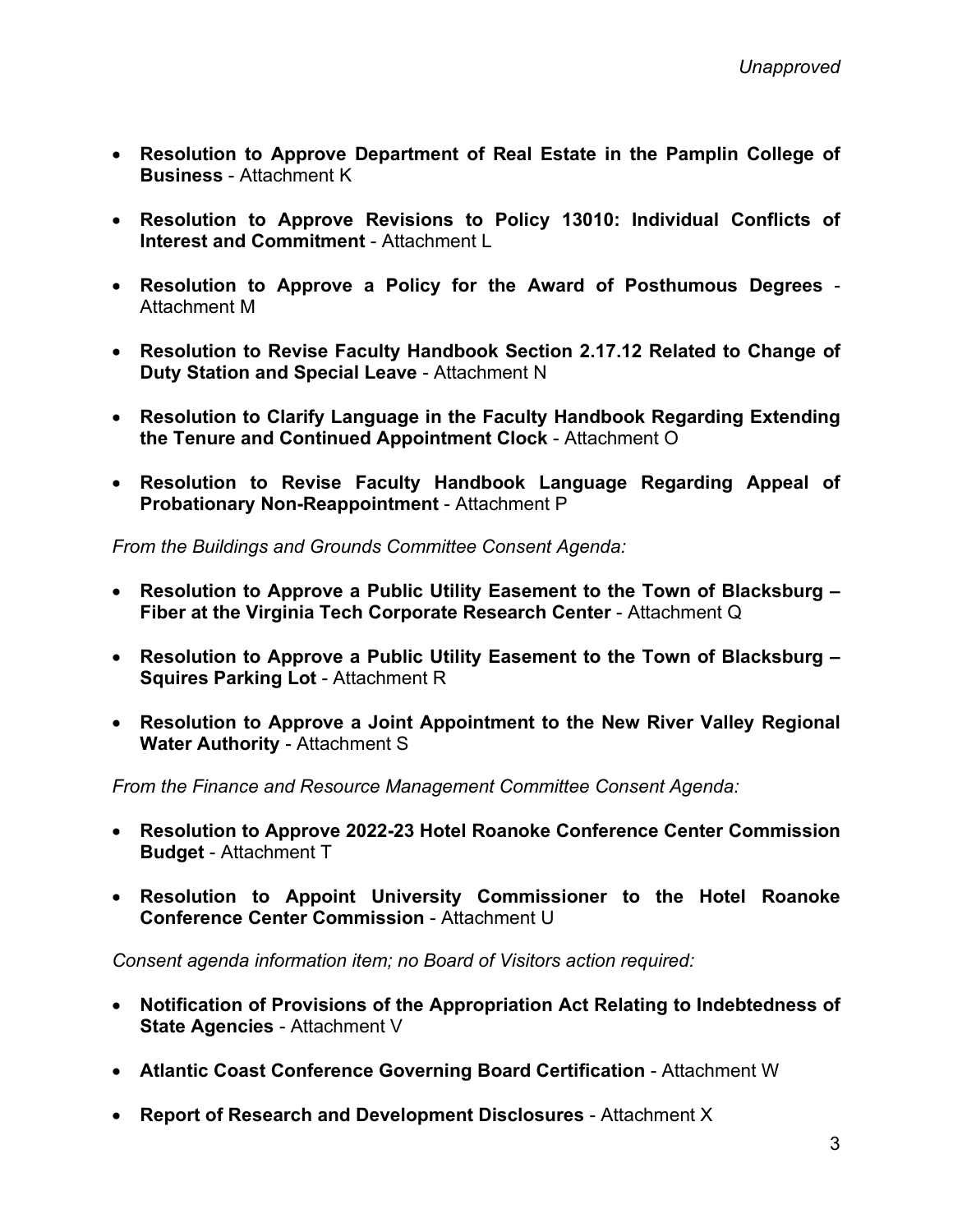**\* \* \* \* \* \* \* \* \* \***

Rector Long announced that the Board of Visitors had received a resolution from the Hotel Roanoke Conference Center Commission commending Dr. Guru Ghosh for his service on the commission upon the conclusion of his service.

#### **\* \* \* \* \* \* \* \* \* \***

# **RESOLUTION TO DELEGATE AUTHORITY TO THE EXECUTIVE COMMITTEE**

Rector Long noted that at the board's information session on June 6, presentations on the proposed 2022-23 tuition and fees and the proposed 2022-23 operating and capital budgets were given to the board in preparation for the board's Executive Committee meeting on June 14. Approval of the following resolution was moved by Mr. White, seconded by Ms. James, and passed unanimously.

## **Resolution to Delegate Authority to the Executive Committee**

**That the resolution delegating authority to establish tuition and fee rates for the 2022-23 academic year and to approve the university's FY 2022-23 operating and capital budgets to the Executive Committee of the Board of Visitors without the need for subsequent ratification by the full Board of Visitors be approved.** (Copy filed with the permanent minutes and marked Attachment Y.)

### **\* \* \* \* \* \* \* \* \* \***

# **REPORT OF THE ACADEMIC, RESEARCH, AND STUDENT AFFAIRS COMMITTEE**

Rector Long called on Dr. Nelson for the report of the Academic, Research, and Student Affairs Committee.

At the conclusion of her report, on behalf of the board, Dr. Nelson thanked Dr. Frank Shushok, Vice President for Student Affairs, and Dr. Byron Hughes, Dean of Students, for their exemplary service to Virginia Tech as they prepare to depart from the university.

### **\* \* \* \* \* \* \* \* \* \***

# **REPORT OF THE BUILDINGS AND GROUNDS COMMITTEE**

Rector Long called on Ms. Barlow for the report of the Buildings and Grounds Committee.

**\* \* \* \* \* \* \* \* \* \***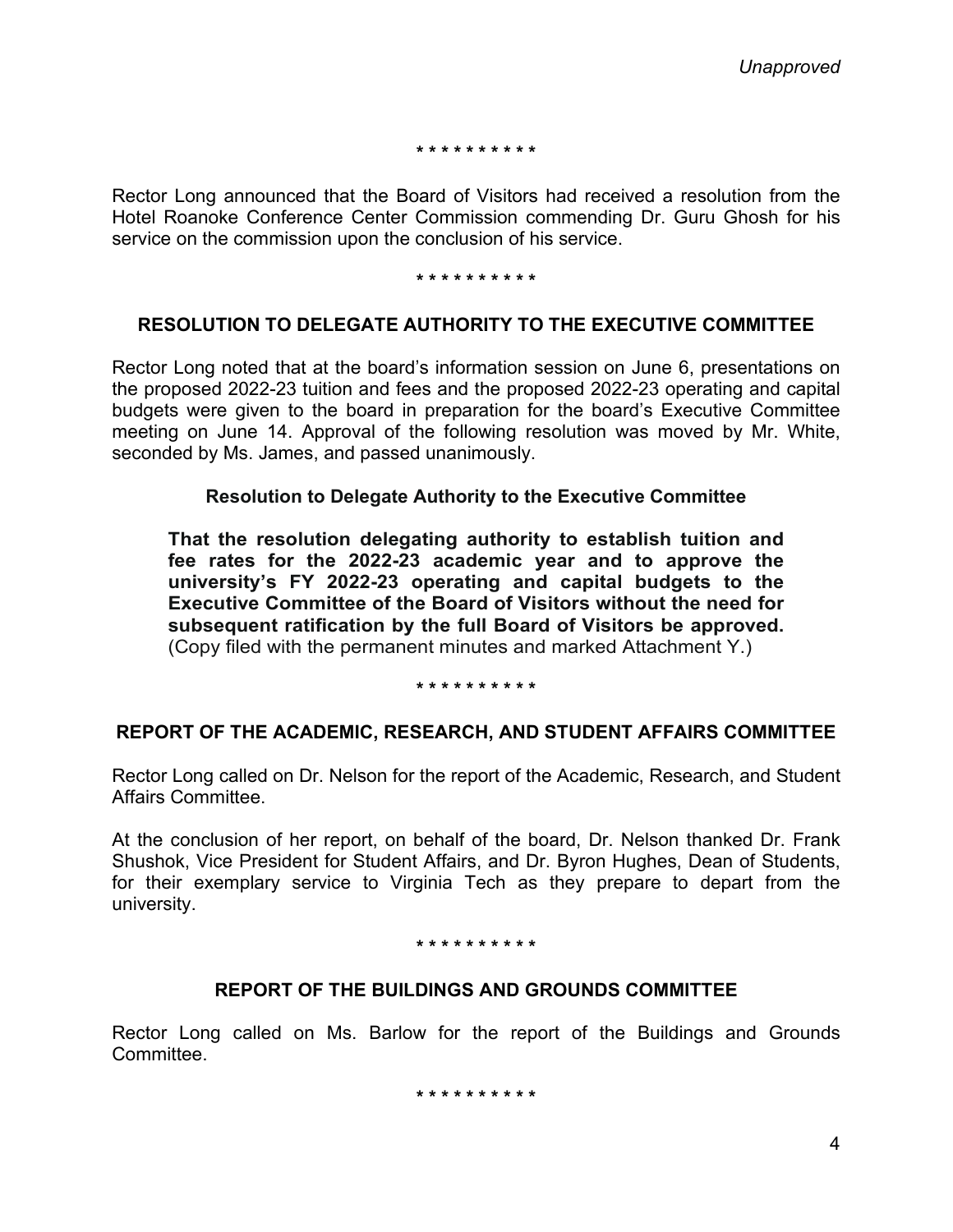# **REPORT OF THE COMPLIANCE, AUDIT, AND RISK COMMITTEE**

Rector Long called on Ms. Martin for the report of the Compliance, Audit, and Risk **Committee.** 

### **\* \* \* \* \* \* \* \* \* \***

## **REPORT OF THE FINANCE AND RESOURCE MANAGEMENT COMMITTEE**

Rector Long called on Mr. Baine for the report of the Finance and Resource Management Committee.

As part of the Finance and Resource Management Committee report by Mr. Baine and with the endorsement of the Buildings and Grounds Committee, approval of the following resolution was moved by Mr. Baine, seconded by Ms. Barlow, and passed unanimously.

## **Resolution to Supplement the Student Wellness Improvements Authorization**

**That the resolution authorizing Virginia Tech to complete the Student Wellness Improvements project be approved.** (Copy filed with the permanent minutes and marked Attachment Z.)

**\* \* \* \* \***

As part of the Finance and Resource Management Committee report, approval of the following resolution was moved by Mr. Baine, seconded by Mr. Valeiras, and passed unanimously.

# **Approval of 2022-23 Faculty Compensation Plan**

**That the proposed 2022-23 Faculty Compensation Plan be approved.** (Copy filed with the permanent minutes and marked Attachment AA.)

**\* \* \* \* \***

As part of the Finance and Resource Management Committee report, approval of the following resolution was moved by Mr. Baine, seconded by Mr. Valeiras, and passed unanimously.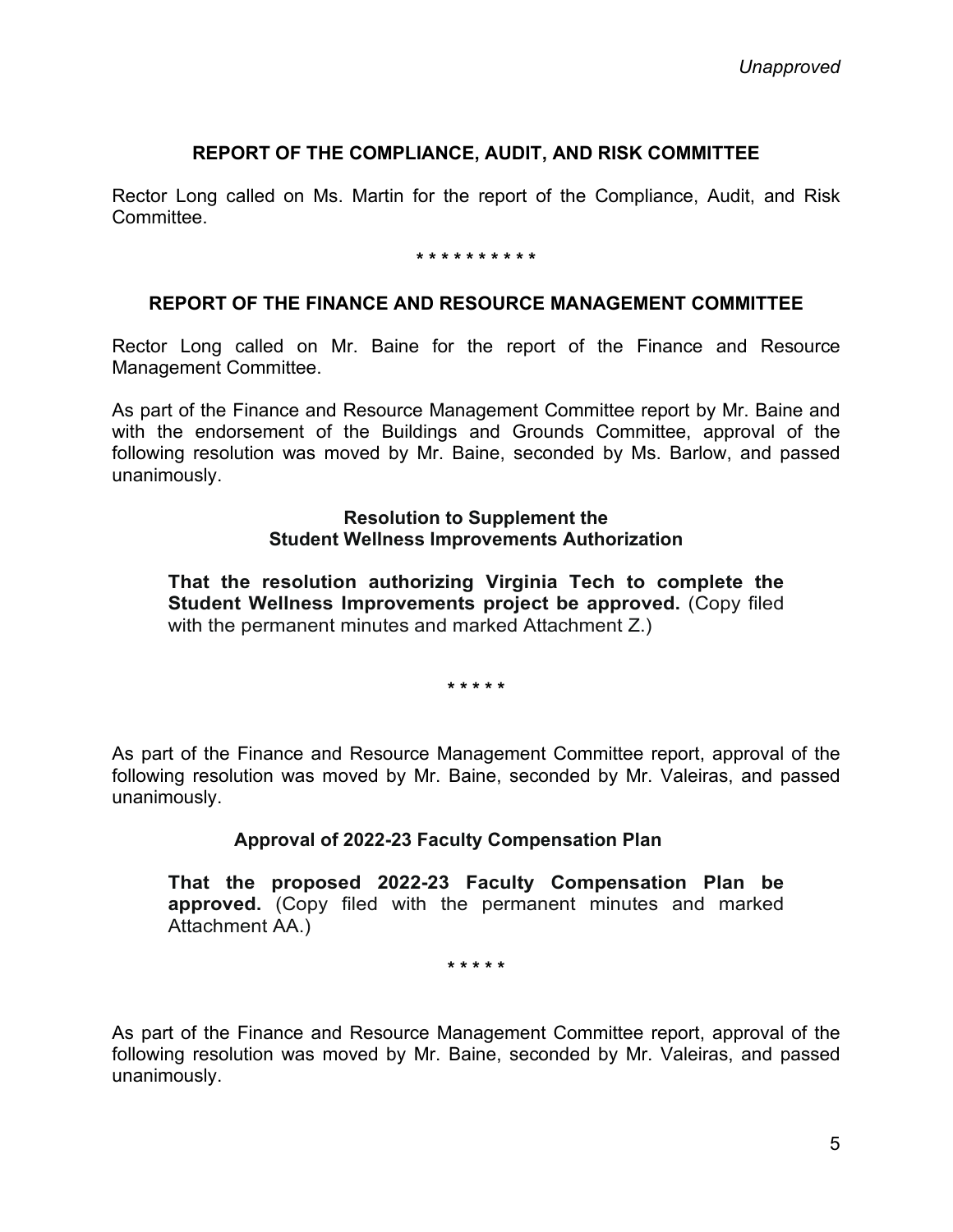# **Approval of Year-to-Date Financial Performance Report (July 1, 2021 – March 31, 2022)**

**That the report of income and expenditures for the University Division and the Cooperative Extension/Agricultural Experiment Station Division for the period of July 1, 2021, through March 31, 2022, and the Capital Outlay Report be approved.** (Copy filed with the permanent minutes and marked Attachment BB.)

### **\* \* \* \* \* \* \* \* \* \***

# **REPORT OF THE GOVERNANCE AND ADMINISTRATION COMMITTEE**

Rector Long called on Mr. Petersen for the report of the Governance and Administration Committee.

As part of the Governance and Administration Committee report, approval of the following resolution was moved by Mr. Petersen, seconded by Ms. James, and passed unanimously.

**Resolution to Approve the Revised System of Shared Governance at Virginia Tech and the New University Council Constitution and Bylaws**

**That the Resolution to Revise the System of Shared Governance at Virginia Tech and Approve the New University Council Constitution and Bylaws be approved.** (Copy filed with the permanent minutes and marked Attachment CC.)

A request was made that the Commission on Equal Opportunity and Diversity (CEOD) adopt a practice to designate one of its four positions on University Council to be held by the Black Caucus representative on CEOD.

**\* \* \* \* \***

As part of the Governance and Administration Committee report, approval of the following resolution was moved by Mr. Petersen, seconded by Ms. Martin, and passed unanimously.

**Resolution to Revise the Faculty Senate Constitution and Bylaws**

**That the Resolution to Revise the Faculty Senate Constitution and Bylaws be approved.** (Copy filed with the permanent minutes and marked Attachment DD.)

**\* \* \* \* \***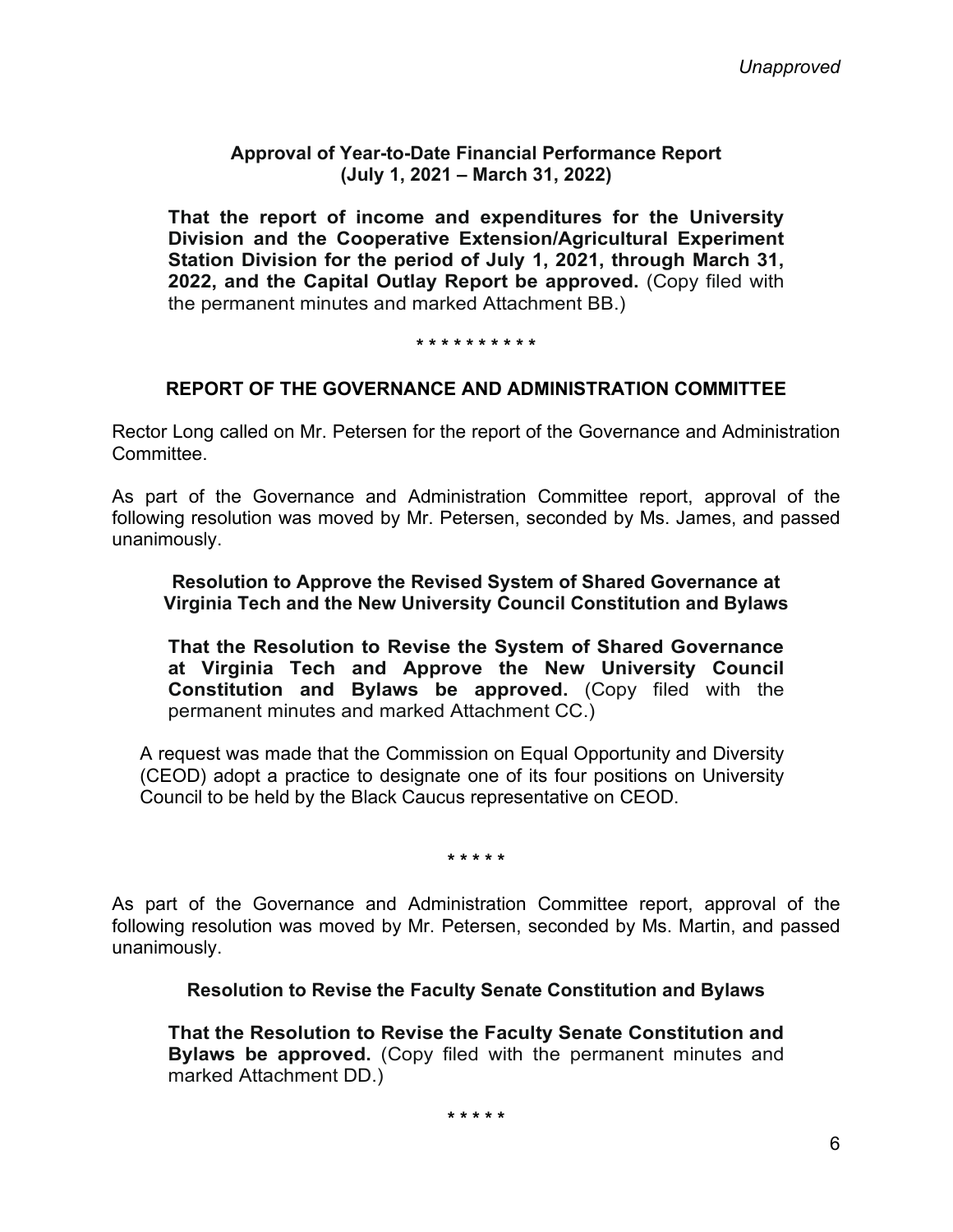As part of the Governance and Administration Committee report, approval of the following resolution was moved by Mr. Petersen, seconded by Mr. Valeiras, and passed unanimously.

## **Resolution for Approval of the Undergraduate Student Senate Governing Documents**

**That the Resolution for Approval of the Undergraduate Student Senate Governing Documents be approved.** (Copy filed with the permanent minutes and marked Attachment EE.)

**\* \* \* \* \***

As part of the Governance and Administration Committee report, approval of the following resolution was moved by Mr. Petersen, seconded by Ms. Martin, and passed unanimously.

# **Resolution to Amend the Bylaws of the Virginia Tech Board of Visitors, Effective July 1, 2022**

**That the Bylaws of the Virginia Tech Board of Visitors be amended as proposed in the attached document, effective July 1, 2022.** (Copy filed with the permanent minutes and marked Attachment FF.)

### **\* \* \* \* \***

As part of the Governance and Administration Committee report, approval of the following resolution was moved by Mr. Petersen, seconded by Ms. Martin, and passed unanimously.

# **Resolution to Amend the Bylaws of the Virginia Tech Board of Visitors, Effective September 1, 2022**

**That the Bylaws of the Virginia Tech Board of Visitors be amended as proposed, effective September 1, 2022.** (Copy filed with the permanent minutes and marked Attachment GG.)

## **\* \* \* \* \* \* \* \* \* \***

# **REPORT OF THE AD HOC COMMITTEE ON COMMITTEES**

Rector Long called on Mr. Petersen for the report of the Ad Hoc Committee, which conducted a review of the current board and committee structure and meeting format. (Refer to Attachment B.)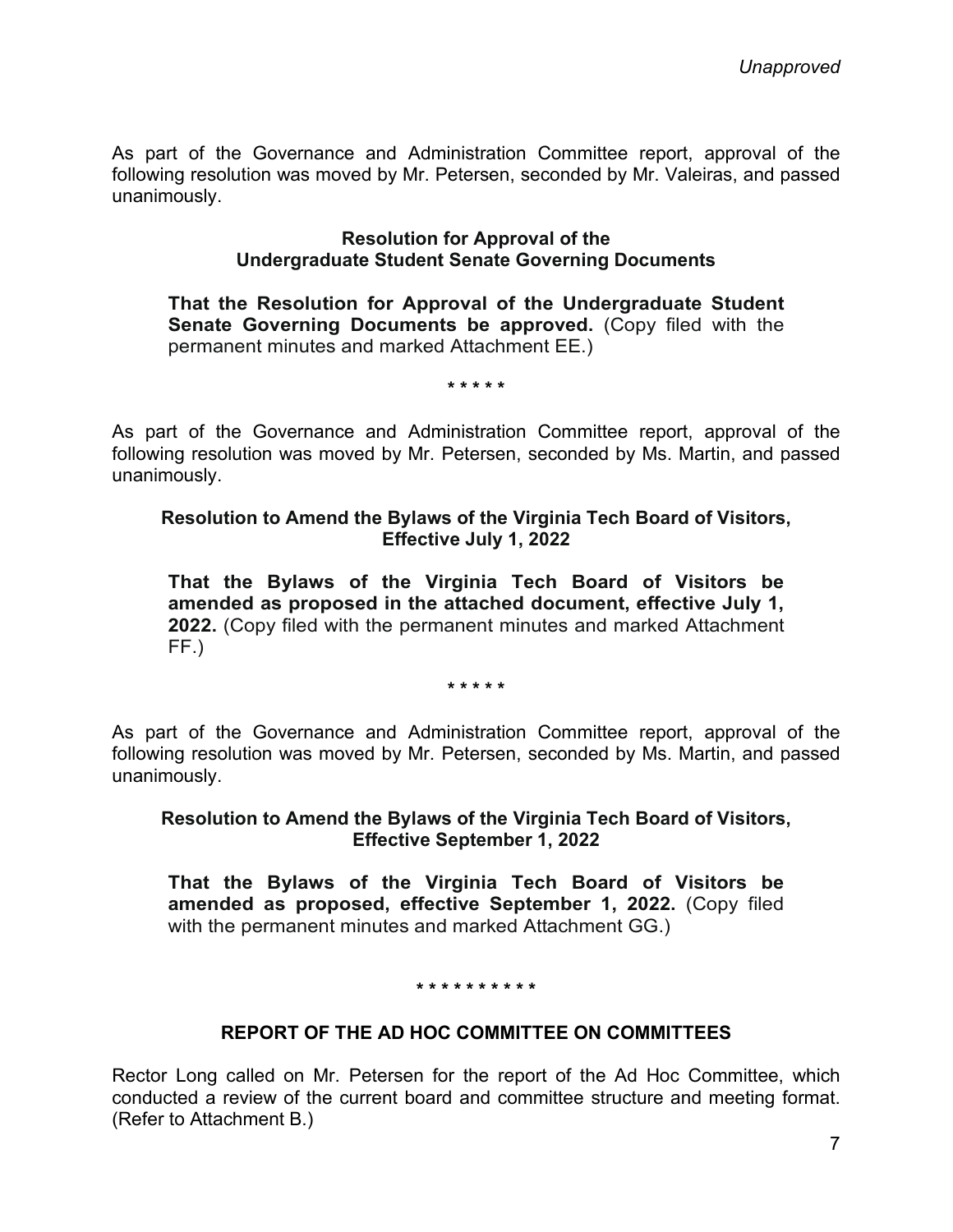#### **\* \* \* \* \* \* \* \* \* \***

# **PRESIDENT'S REPORT**

A copy of President Sands' remarks to the Board of Visitors is filed with the permanent minutes and marked Attachment HH.

**\* \* \* \* \* \* \* \* \* \***

# **CONSTITUENT REPORTS (no action required)**

- Undergraduate Student Representative Paolo Fermin
- Graduate and Professional Student Representative Phil Miskovic
- Staff Representative Serena Young
- Administrative and Professional Faculty Representative Holli Drewry
- Faculty Representative Robert Weiss

(Copies filed with the permanent minutes and marked Attachment II.)

Following on the staff report, Rector Long requested that a plan be developed to accelerate expansion of the minimum hourly wage rate of \$15 to include all employees. Dr. Kiwus replied that work was already under way and stated that an update would be provided to the board.

## **\* \* \* \* \* \* \* \* \* \***

# **Motion to Begin Closed Session**

Mr. Baine moved that the Board convene in a closed meeting, pursuant to § 2.2-3711, Code of Virginia, as amended, for the purposes of discussing:

- 1. Appointment of faculty to emeritus status, the consideration of individual salaries of faculty, consideration of endowed professors, review of departments where specific individuals' performance will be discussed, and consideration of personnel changes including appointments, resignations, tenure, and salary adjustments of specific employees and faculty leave approvals.
- 2. The status of current litigation and briefing on actual or probable litigation.
- 3. Fundraising activities.
- 4. Special awards.

all pursuant to the following subparts of 2.2-3711 (A), Code of Virginia, as amended, .1, .7, .9, and .11.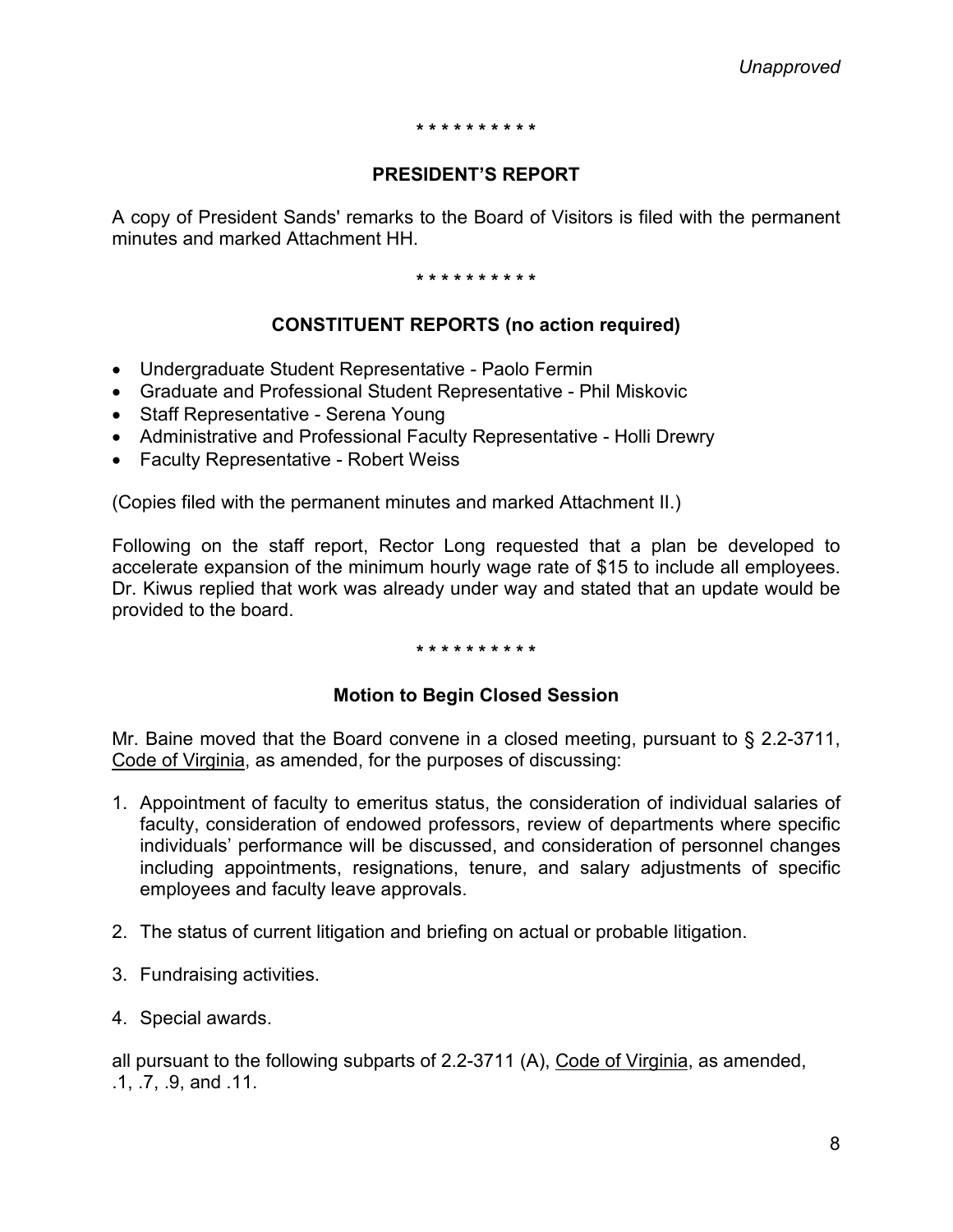The motion was seconded by Ms. James and passed unanimously.

\* \* \* \* \*

# **CLOSED SESSION REPORTS (No Board action required)**

- 1. Litigation report Ms. Kay Heidbreder
- 2. Fundraising report Mr. Charlie Phlegar

#### **\* \* \* \* \***

## **Motion to Return to Open Session**

Following the closed session, members of the public were invited to return to the meeting. Rector Long asked Mr. Baine to make the motion to return to open session. Mr. Baine made the following motion:

**WHEREAS**, the Board of Visitors of Virginia Polytechnic Institute and State University has convened a closed meeting on this date pursuant to an affirmative recorded vote and in accordance with the provision of The Virginia Freedom of Information Act; and

**WHEREAS**, Section 2.2-3712 of the Code of Virginia requires a certification by the Board of Visitors that such closed meeting was conducted in conformity with Virginia law;

**NOW, THEREFORE, BE IT RESOLVED** that the Board of Visitors of Virginia Polytechnic Institute and State University hereby certifies that to the best of each member's knowledge: (i) only public business matters lawfully exempted from open meeting requirements by Virginia law were discussed in the closed meeting to which this certification resolution applies, and (ii) only such public business matters as were identified in the motion convening the closed meeting were heard, discussed, or considered by the Board of Visitors.

The motion was seconded by Mr. Valeiras and passed unanimously.

#### **\* \* \* \* \* \* \* \* \* \***

Upon motion by Dr. Nelson and second by Mr. Valeiras, approval was given to the resolutions for **Facility Namings (6)** as considered in closed session. Mr. Sanghani and Mr. Veatch recused themselves from the discussion and abstained from voting. (Copies filed with the permanent minutes and marked Attachment JJ.)

**\* \* \* \* \* \* \* \* \* \***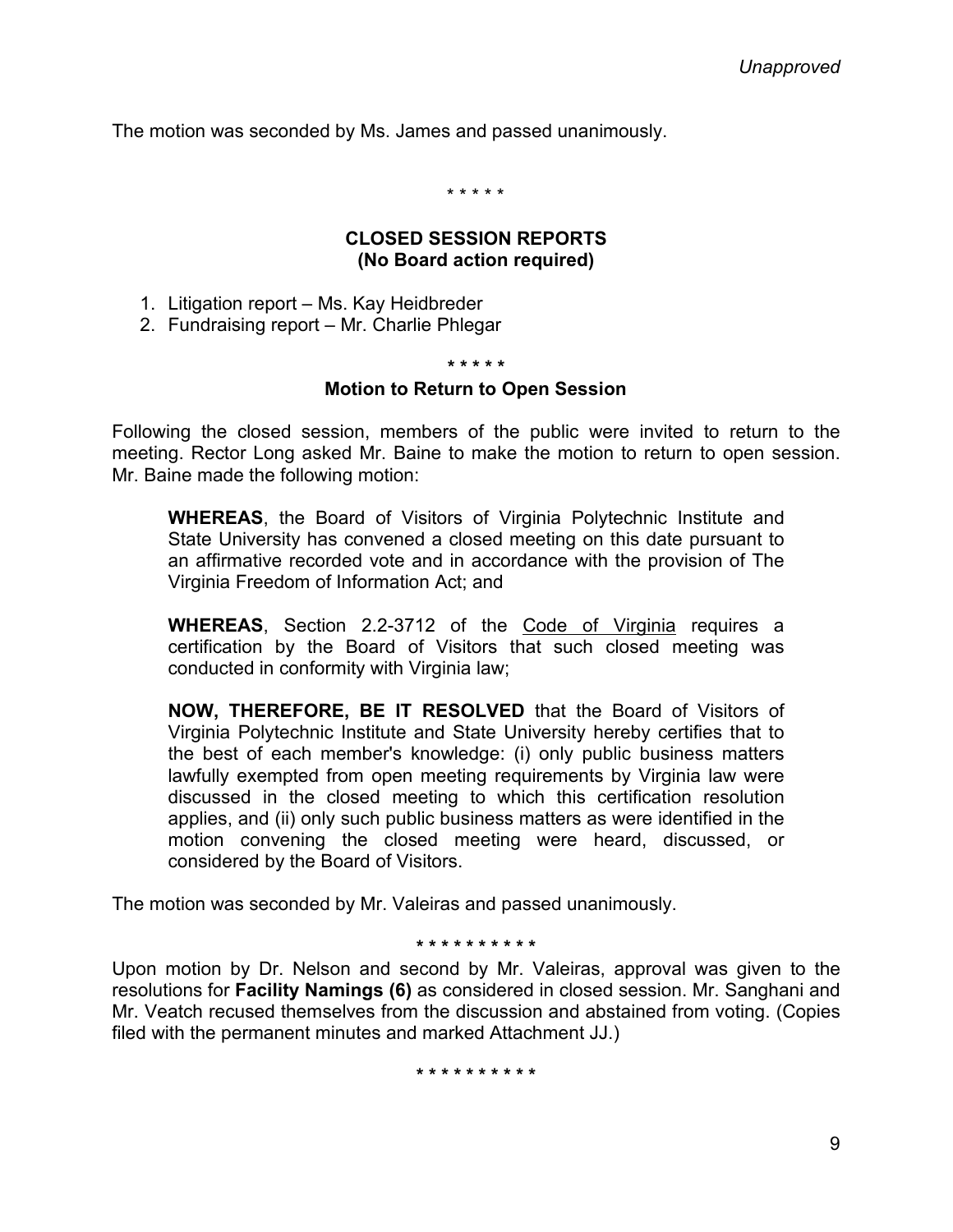Upon motion by Mr. Sanghani and second by Mr. Baine, approval was given to the following group of resolutions as considered in closed session. Items marked with an asterisk were considered by the Academic, Research, and Student Affairs Committee and the Finance and Resource Management Committee.

- **Resolution to Approve Appointments to Emeritus/a Status (3)** Attachment KK
- **Resolutions to Approve Appointments to Endowed Chairs, Professorships, or Fellowships (6)** - Attachment LL
- **Resolutions to Approve Reappointments to Alumni Distinguished Professor (2)** - Attachment MM
- **Resolution to Approve Appointments with Tenure (6)** Attachment NN
- **\*Resolution to Approve 2021-22 Promotion, Tenure, and Continued Appointment Program** - Attachment OO
- **\*Resolution to Ratify 2022-23 Faculty Salary Program as amended effective July 10, 2022, contingent upon approval of the state budget** - Attachment PP
- **\*Resolution to Ratify Personnel Changes Report** Attachment QQ

(Copies are filed with the permanent minutes and marked as noted above.)

**\* \* \* \* \* \* \* \* \* \***

Rector Long, along with President Sands, thanked Mr. Valeiras and Mr. Sanghani for their service on the board as their second terms come to an end. Additionally, she thanked Mr. Baine and Mr. White for their service as their first terms come to an end. She announced that Ms. Barlow was re-elected as President of the Board of the Virginia Department of Agriculture and Consumer Services and thus would serve another year on the Board of Visitors.

Rector Long presented certificates of appreciation to the two constituent representatives whose terms are ending: Paolo Fermin and Phil Miskovic. She then welcomed Jamal Ross and Anna Buhle as the incoming Undergraduate and Graduate/Professional Student Representatives, respectively. Rector Long announced that Serena Young, Holli Drewry, and Robert Weiss would continue in their representative roles for another year.

## **\* \* \* \* \* \* \* \* \* \***

# **Election of Officers for 2022-2023**

Rector Long called on Mr. Valeiras for a report of the Nominating Committee for officers of the board. On behalf of the Nominating Committee, which Mr. Valeiras chaired, and which included Ms. Harris and Mr. Hill, Mr. Valeiras presented the following nominees:

**Rector: Tish Long Vice Rector: Ed Baine**